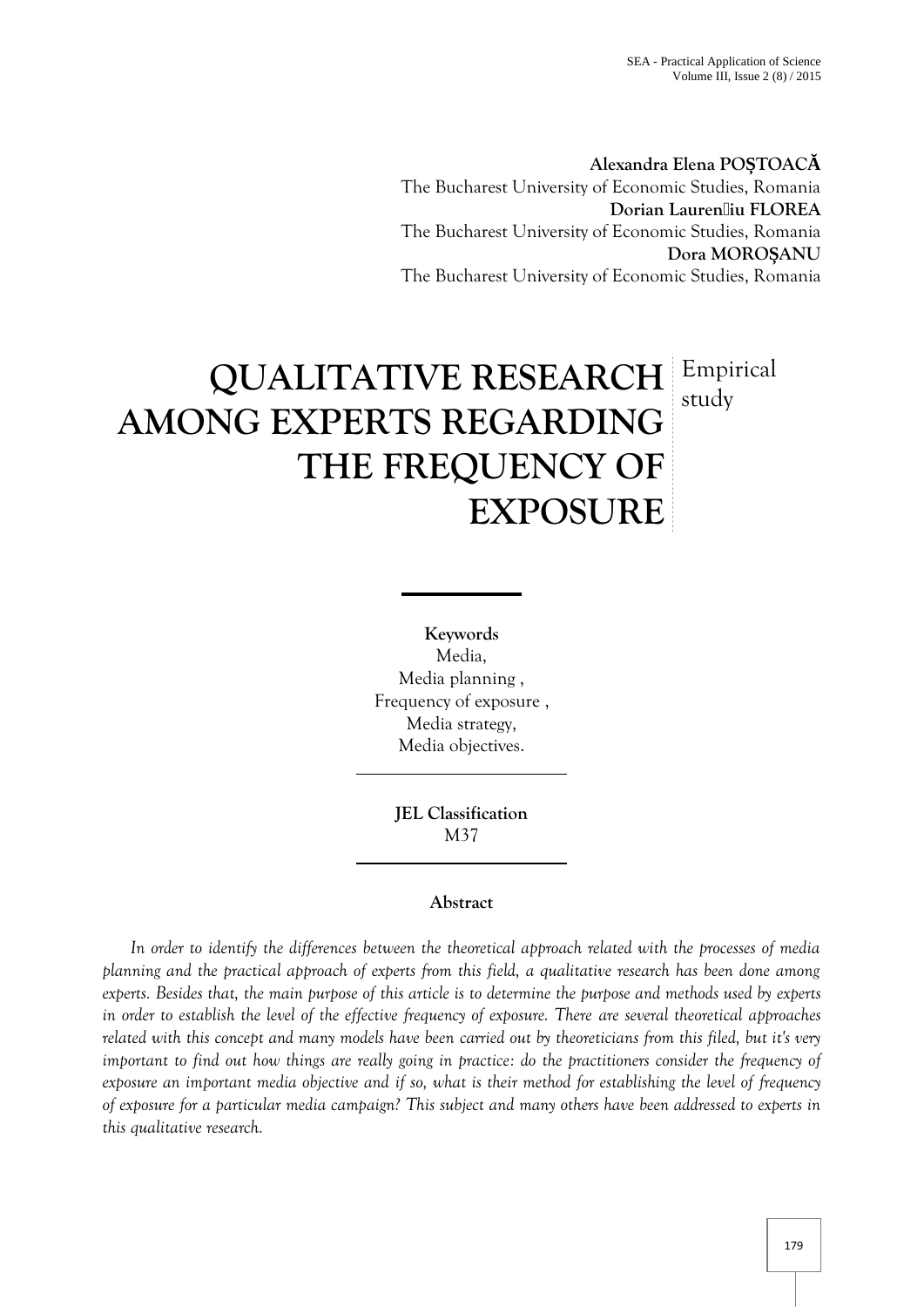## **Introduction**

There are several theoretical approaches related with the role and the level of frequency of exposure. The most important models have been carried out after the collaboration between theoreticians and practitioners. The level for the frequency of exposure can generate significant variations for the media budget, so its implications in practical field are very important.

A relevant example which demonstrates some of the implications that can be generated from a qualitative research is represented by Ostrow model that determines the level for the effective frequency of exposure. This model was elaborated in 1982 after a workshop with both practitioners and theoreticians from Advertising Research Foundation (Belch, 2003). The conclusions from that meeting led to the development of the model that implies setting the level of frequency taking into account 19 factors

divided in three categories: marketing, media and copy depending on which the basic level of frequency (3), increases or decreases.

Even though the model is more likely to be an implementation one and less theoretical, its importance its significant because it substantiates the algorithms that underline the software by which the practitioners determine the level of frequency of exposure. So many relevant information and approaches may result from a qualitative research among experts and contribute to the actual study of knowledge (Sissors, 2002).

The role of this approach can identify some aspects specific to the cognitive level, but especially to affective and conative level because the purpose is to understand the way media specialists are thinking (cognitive level), but especially the way they are actually working and making decisions (behavioral level).

An important specification is required: taking into account the measurability of each media channel, the possibility of setting a level of frequency which can be followed the entire campaign, but also the relevance of the media channel from the budget point of view, in the qualitative research it will be taken into account the concept of frequency of exposure for TV.

#### **Methodology**

The main problem arises from this qualitative research it refers to the importance that a media specialist assigns or not to the frequency of exposure and the way each specialist determines the level of effective frequency in order to reach the initial objectives (Catoiu, 2002).

In addition the purpose was to identify the differences (if they exist) between the theoretical approach related to media planning and the practical way by which the specialists addresses these aspects.

The main objectives of this research are the following ones:

(1) objectives related to media planning:

- the identification of processes, variables and other parameters that characterizes the concept of media planning.

- the identification of the difference between the concept of media planning and media strategy;

- the identification of a starting point regarding the concept of media planning;

(2) objectives related to the process of media planning:

- most important objectives in media planning;

- the correlation between the media objectives and communication objectives;

- the degree in which the results are being measured in order to obtain some relevant conclusions that might help to optimize future campaigns;

- defining the concept of media strategy;

- determination of methods by which a specialist can optimize a media campaign;

- enunciation of some tactical methods of optimizing a media campaign;

(3) objectives related to the concept of frequency of exposure:

- determining the role that experts give to the frequency of exposure;

- the practical way the level of frequency is being established;

Given the fact that the media specialists will discuss about the specific of their work (some of the information being confident), the method used in order to collect the data was the in-depth interview to the detrimental of focus group (Datculescu, 2006).

So the individuals among whom the interview applied were: media specialists, communication and marketing that are working in media agencies or marketing departments of multinational companies. In addition the individuals were selected taking into account their level of experience because one of the purposes of this research was to understand the concepts from the point of view of practitioners with some months of experience and from the point of view of the ones with more than 15 years of experience. So the sample for this qualitative research was of 12 individuals.

The in-depth interview was conducted with the help of a interview guide. This was structured so that it could totally answer to the objectives of this research. During the interviews, it was noticed that very few specialists were able to approach every subject from the interview guide. So the interviewer led the discussion so that neither of the individuals feel any pressure generated by the lack of experience or knowledge related to one of the approached topics.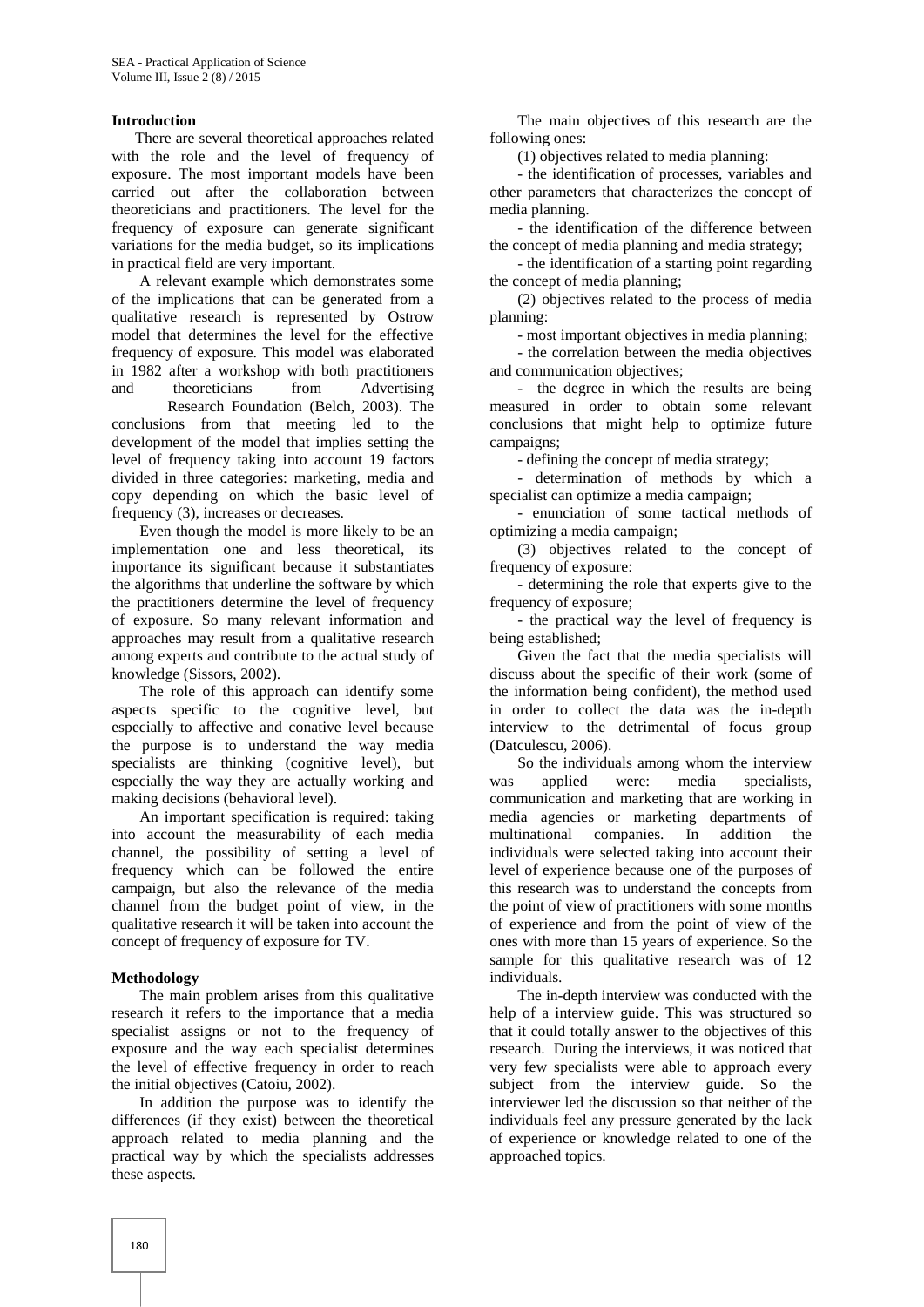# **Results**

The results of the qualitative research showed major differences between the practical approach of specialists and theoretical concepts related to media planning and related implications. First of all there is a confusion between the concept of media planning and the media plan.

Although the majority of those interviewed work or have a direct connection with the media planning field, there are only some few specialists who know the media planning stages. There is also a confusion between the media planning and media strategy (the first one is considered to be a component of the second one).

There is also another interesting thing noticed about the media planning processes. In theory the media planning implies the following processes: (1) media brief, (2) competition analyze, (3) defining or validating the target, (4) media objectives, (5) media strategy, (6) media plan, (7) budget and (8) evaluating the results. In the practical field there are many situations where their chronological order can be different. The budget can be an independent variable, a restrictive one, communicated by the client, depending on the media strategy. In theoretical situation, the budget should be determined depending on the competition media investment, media objectives and strategy.

There is a general belief related to the fact that the media objectives should be correlated with the communication objectives, which on the other side are being correlated with the marketing objectives. Nevertheless there are many practical situations in which the media objectives are not being defined by quantitative parameters: one way because sometimes there cannot be made a translation from the marketing objectives to media objectives or because sometimes the media objectives are not being specified in the media brief. For a media campaign, the most common objectives are related to frequency of exposure and reach.

The definition for media strategy given by the experts is that it represents the way by which the media objectives are met and it mainly implies choosing the media channels, media vehicles and the time schedule for the ads to be broadcast. From the TV media strategy point of view there are some steps usually followed:

(a) choosing the TV channels depending on: (1) target affinity for each TV station; (2) budgetary restriction - if it exists (3) market share for each TV channel (4) ratings for each channel both for brand target and TV station buying target (5) broadcasting costs for each TV station;

(b) weekly pressure of the competition in terms of GRPs and TRPs;

(c) time schedule and type of media strategy: continuous or in flights;

After establishing the media strategy, the expert will do the media plan in order to met the media objectives. The media plan implies the estimation of some media indicators (number of spots, GRPs, TRPs, GRP'30, TRP'30, affinity, broadcasting cost per spot, total net budget). These indicators are being followed during the campaign in order to achieve at least their minimum level specified in the media plan, without overcoming the budget.

The optimizing process involves in the first place the campaign monitoring and adjusting it by sending spots cancelations or additional orders to the TV stations, depending on the situation. The purpose is to achieve minim the value of the indicators specifies in the media plan without overcoming the budget. The point is to maximize the visibility of the campaign among the target (maximizing the number of TRPs).

But before establishing any strategy or implementing it, it is very important to have a media objective defined by quantitative parameters. The experts from this field claim that there are several situations when such an objective it is not established in a clear way. Nevertheless the most common objectives are related with establishing a level for the effective frequency of exposure or reach. In practice, there are some situations where the level of frequency it is being established and for that specific level the reach is maximized..

A very important issue is related to the method by which the effective frequency is being established. There are several situations related to this aspect:

(1) the level for the effective frequency is generated by o software developed in this regard. The experts should assign in a subjectively manner a certain value to a series of factors divided in three categories: media, marketing and copy. These factors influence directly the level of effective frequency. The software is based on Ostrow model developed in 1982. The assignment of a value for each factor has a subjective nature so from one media specialist to another can be obtained a different value for the level of frequency of exposure.

(2) establishing the level of frequency taking into account different analyses or theoretical studies. The most common theory among specialists is Krugman's theory from 1972 related to the fact that three exposures are enough in order to determine the buying decision among consumers. The effects from the forth exposure onwards are similar with the ones obtained for three exposure (according with Krugman's theory). Anyway the theory can be considered out of date due to the major changes that have occurred in the advertising landscape: technological development, overcrowding and exponential increase of ad spots to whom the consumers have been exposed, the